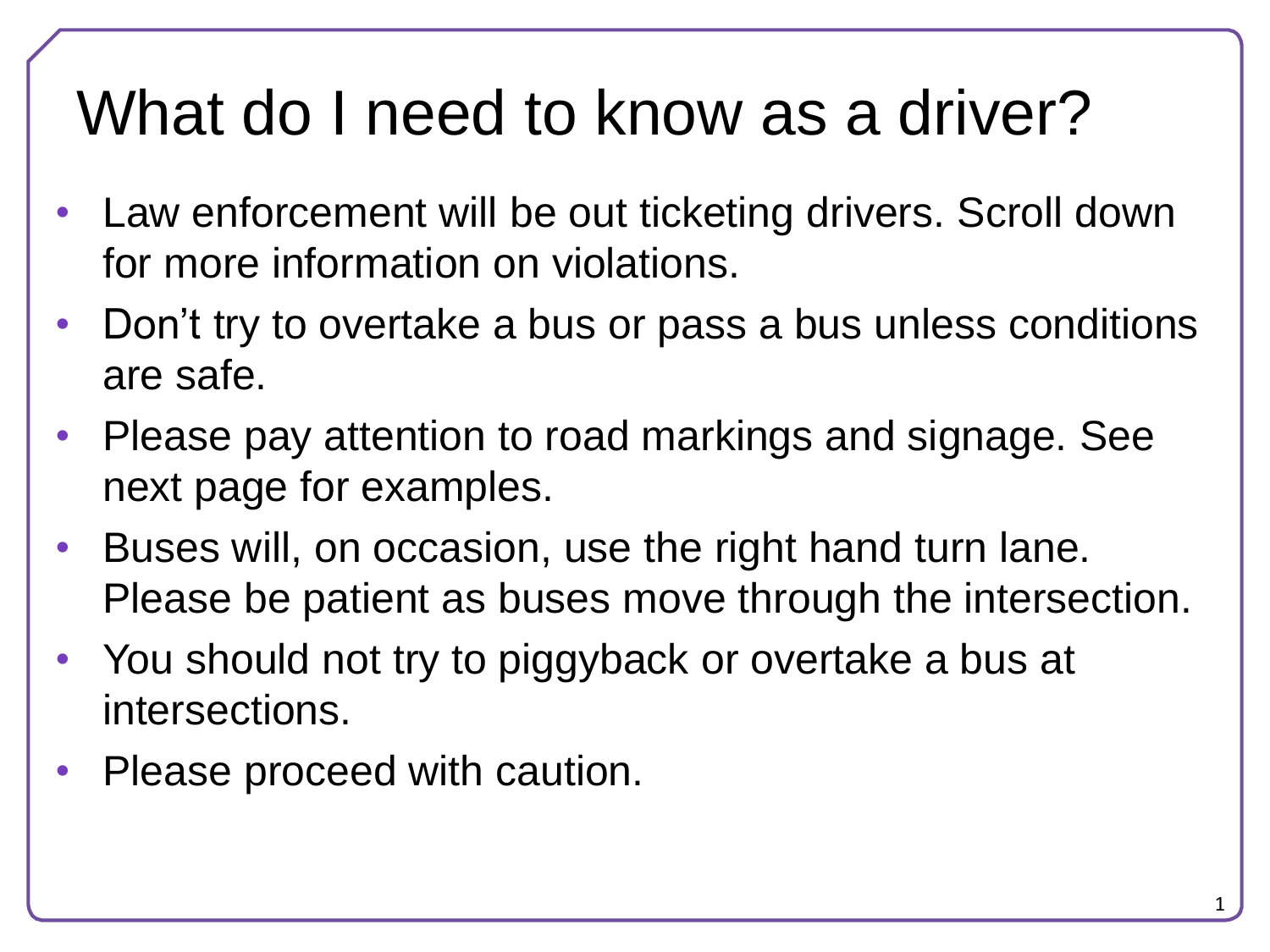# Examples of Lane Markings and **Signage**

• At least two of these indicators present indicate a queue jump.



### **Signage Lane Markings Transit Signal**





Acts as Red light for the bus

Acts as Yellow light for the bus

Acts as Green light for the bus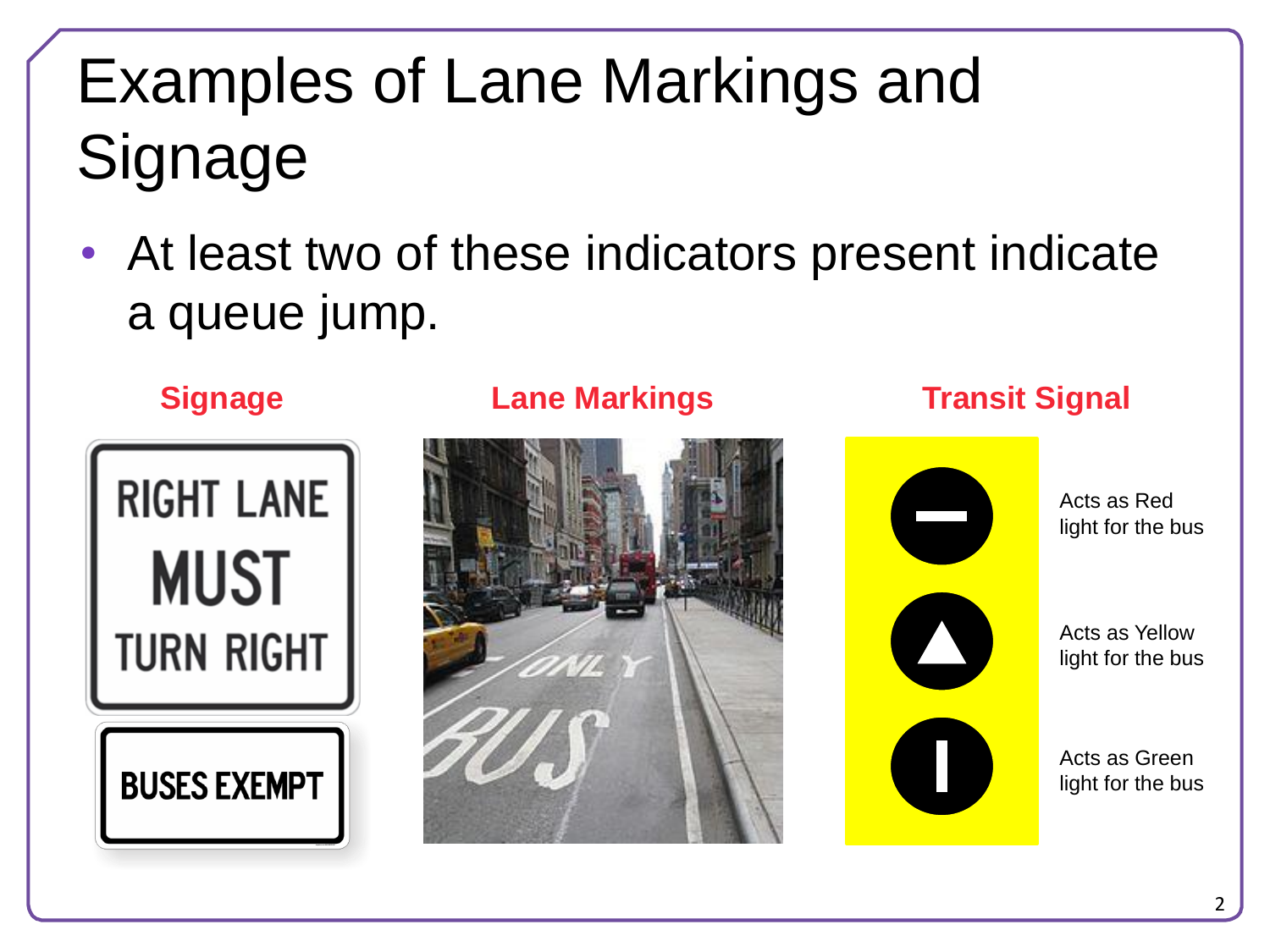### *55-8-109. Obedience to any required traffic-control device. (Tennessee Code Annotated – State Law)*

#### *Total Fine including Court Administration fee is \$107.75 for each violation.*

*(a) The driver of any vehicle and the operator of any streetcar shall obey the instructions of any official traffic-control device applicable thereto placed in accordance with this chapter and chapter 10, parts 1-5 of this title, unless otherwise directed by a traffic or police officer, subject to the exceptions granted the driver of an authorized emergency vehicle in this chapter.*

#### *(b)*

*(1) No provision of this chapter for which signs are required shall be enforced against an alleged violator if at the time and place of the alleged violation an official sign is not in proper position and sufficiently legible to be seen by an ordinarily observant person.*

*(2) Whenever a particular section does not state that signs are required, that section shall be effective even though no signs are erected or in place.*

*(c) For purposes of this section, "traffic or police officer" means every officer authorized to direct or regulate traffic or to make arrests for violations of traffic regulations or a person licensed under title 62, chapter 35, who is retired in good standing from being a commissioned, POST-certified law enforcement officer and who has notified the chief law enforcement officer in the jurisdiction where the retired officer will be directing or regulating traffic at least twenty-four (24) hours in advance, or as soon as possible in the event of an emergency, prior to performing traffic control functions in such jurisdiction.*

*(d) A violation of this section is a Class C misdemeanor.*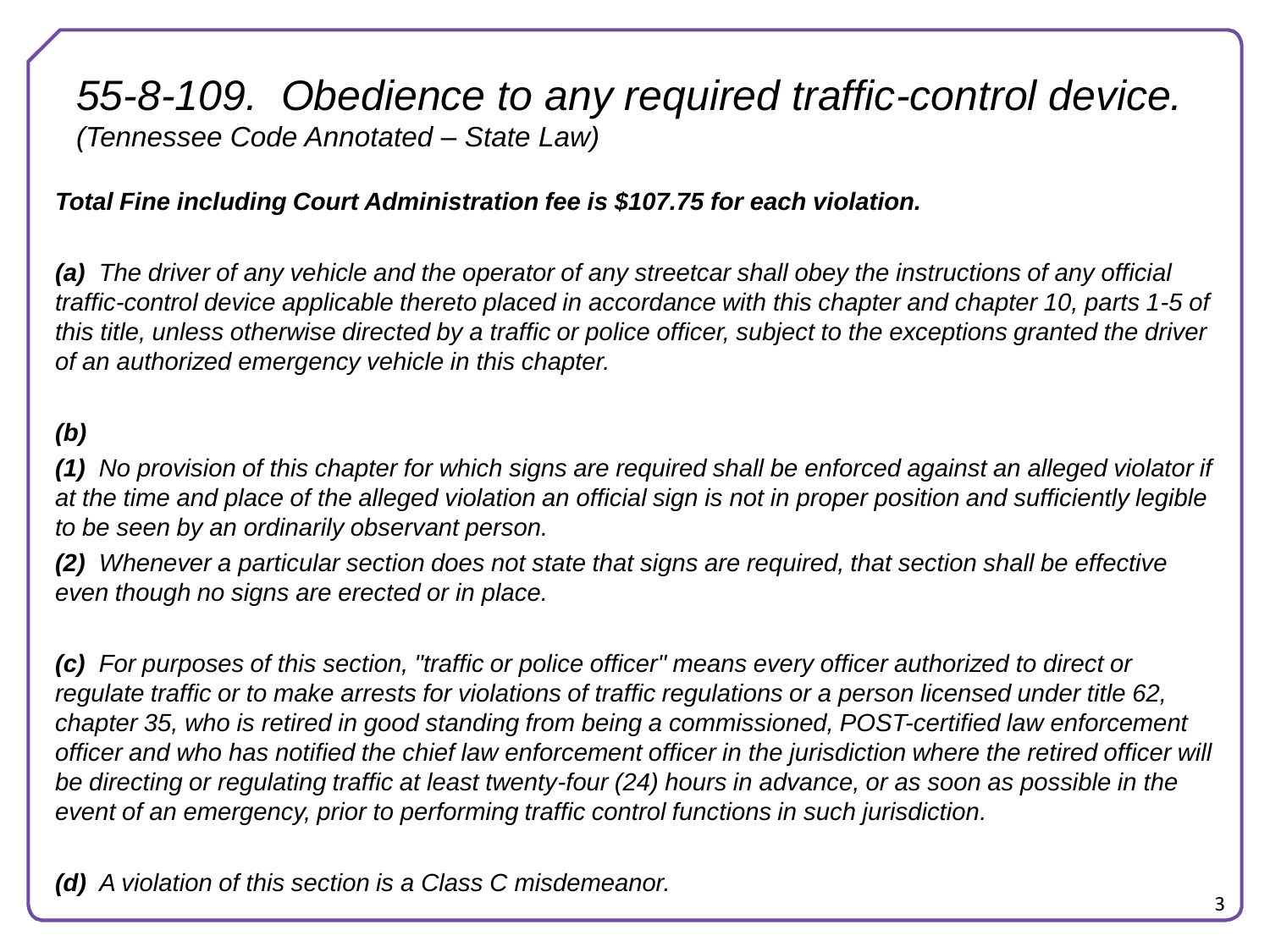## *12.12.050 – Obedience to traffic-control devices (Metro Code – Local law)*

#### *Total Fine including Court Administration fee is \$107.75 for each violation.*

*The driver of any vehicle shall obey the instructions of an official traffic-control device applicable thereto, placed in accordance with the provisions of this title, unless otherwise directed by a traffic or police officer, subject to the exceptions granted the driver of an authorized emergency vehicle in this title.*